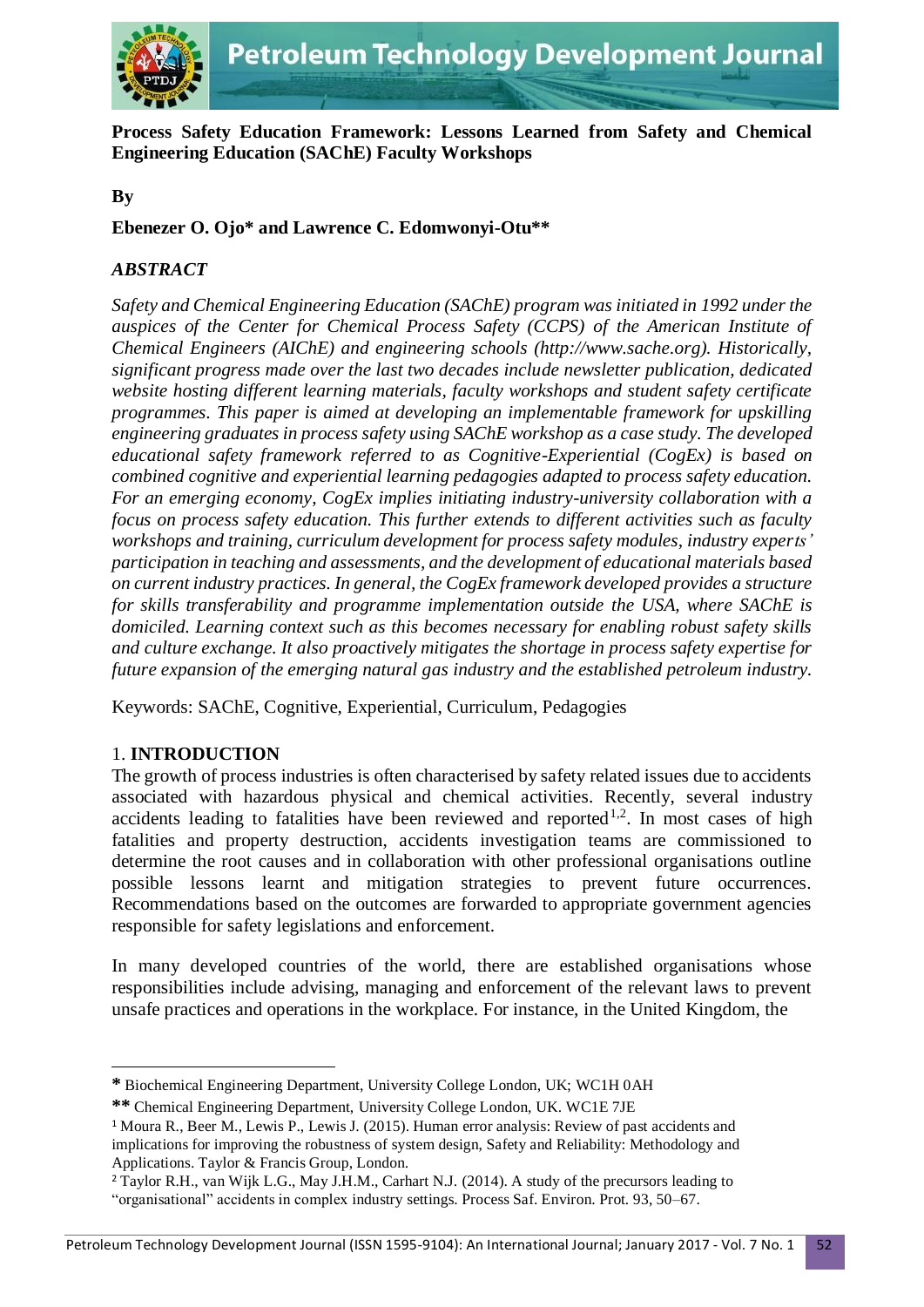Health and Safety Executive (HSE) oversees workplace ill health and injury prevention (www.hse.gov.uk<sup>3</sup>). All safety related issues in the country are reported to the HSE. Notable is the education and training roles of organisations such as; the Institution of Chemical Engineering (IChemE, www.icheme.org), National Examination Board in Occupational Safety and Health (NEBOSH, www.nebosh.org.uk), and other private industry based safety institutes within the UK.

IChemE presently oversees the safety education across universities in the UK particularly those offering Chemical, and Process Engineering related degrees. The recent acceptance of a multidisciplinary approach embraced by some engineering faculties in the UK hopes to foster process safety education and teaching with a more holistic view of other engineering fields. Within Europe, organisations such as European Agency for Safety and Health at Work  $(\text{https://osha.europa.eu/en<sup>4</sup>)}$  have been instituted, and similar group exists in other continents and countries such as Asia, Australia and South America. Of particular interest in this paper are Canada and the United States of America (USA). Currently, the Chemical Institute of Canada (CIC) serves as the umbrella organisation for Canadian Society for Chemistry (CSC), Canadian Society for Chemical Engineering (CSChE) and the Canadian Society for Chemical Technology (CSCT). CIC works in close collaboration with the Canadian Engineering Accreditation Board (CEAB) which evaluates undergraduate engineering programs in Canada<sup>5</sup>. It implies that students who go on to become professional engineers (P. Eng) by direct transfer are considered to have achieved the adequate level of process safety knowledge (http://www.engineerscanada.ca<sup>6</sup>).

Process safety education is presently gaining global attention and increasing advocacy for proper inclusions of process safety modules into the curriculum for chemical engineering and other closely related engineering and science courses. On the contrary, most professional safety engineers gained their expertise from further training after university education. Few schools have attempted introducing courses such as Industry Safety and Loss Management, Process Safety Management, and other related titles (http://www.esrmp.ualberta.ca<sup>7</sup>). Under the United States Department of Labor, Occupational Safety and Health Administration, (OSHA), has been instituted to oversee all workplace-related safety issues [\(https://www.osha.gov/index.html\)](https://www.osha.gov/index.html).

Also, Chemical Safety Board (CSB) has been commissioned as an independent federal agency charged with the responsibility of investigating industry chemical accidents [\(www.csb.gov/about-the-csb](http://www.csb.gov/about-the-csb)<sup>8</sup>). These government instituted bodies are responsible for the enforcement of process safety laws, accident investigations and mitigations. To ensure efficient delivery of their various tasks, professional organisations such as the American Institute of Chemical Engineering (AIChE), American Society of Safety Engineers (ASSE),

**.** 

<sup>3</sup> www.hse.gov.uk

<sup>4</sup> https://osha.europa.eu/en

<sup>5</sup> Amyotte P.R. (2013). Process Safety Educational Determinants. AIChE J. 32, 126–130.

<sup>6</sup> http://www.engineerscanada.ca

<sup>7</sup> http://www.esrmp.ualberta.ca

<sup>8</sup> [www.csb.gov/about-the-csb](http://www.csb.gov/about-the-csb)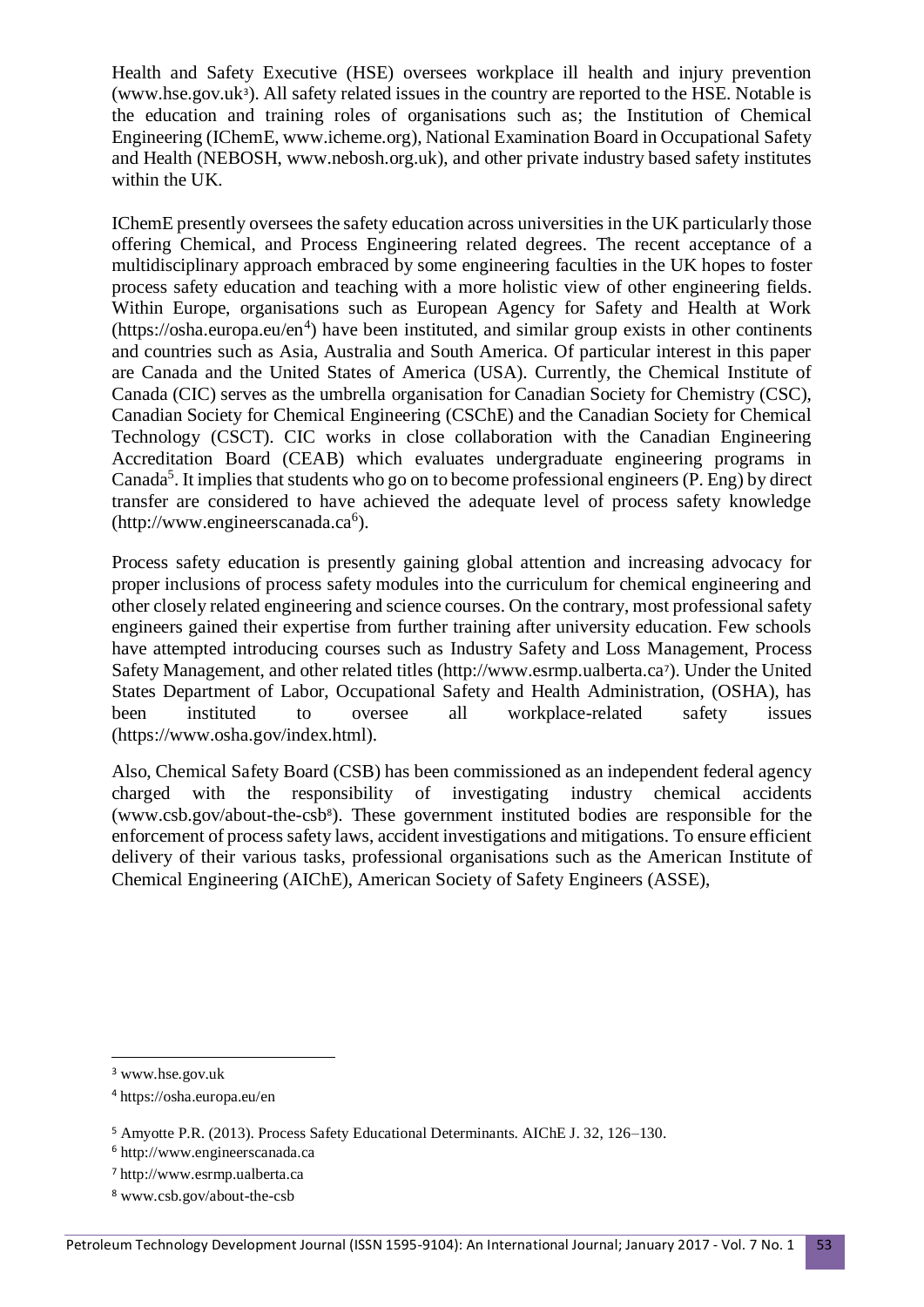American Chemical Society (ACS), and others have provided support in the areas of information dissemination and training<sup>9</sup> .

AIChE plays key roles in chemical process safety education amongst several other responsibilities. Within the AIChE, specialised groups such as Center for Chemical Process Safety (CCPS) and Chemical Engineering Education (SAChE) were formed to propagate further and implement the chemical process safety education programmes (**Figure. 1**). This paper focuses on process safety education framework developed based on lessons learnt during the SAChE workshop series with particular attention to the 2103/2014 sessions held in collaboration with Chevron Refinery in Richmond, California. Subsequent sections highlight the history of SAChE workshops and other activities<sup>9,10</sup>.



**Figure 1**: The organogram describes information flows between the different safety advocacy groups and elements of SAChE workshops. Chevron Refinery indicates the host for the last two workshops. Chevron Refinery, Richmond, California, USA.

### **2. HISTORY OF SACHE FACULTY WORKSHOPS**

1

To ensure well trained chemical engineers with adequate process safety knowledge, the Center for Chemical and Process Safety was formed under the leadership of AIChE in 1992 with a dedicated website (http://www.sache.org). According to the policy document released by a

<sup>9</sup> Spicer T.O., Willey R.J., Crowl D.A., Smades W. (2013). The Safety and Chemical Engineering Education Committee — Broadening the Reach of Chemical Engineering Process Safety Education. Process Saf. Prog. 32, 113–118.

<sup>10</sup> Willey R.J., 1999. SACHE Case Histories and Training Modules. Process Saf. Prog. 18, 195–200.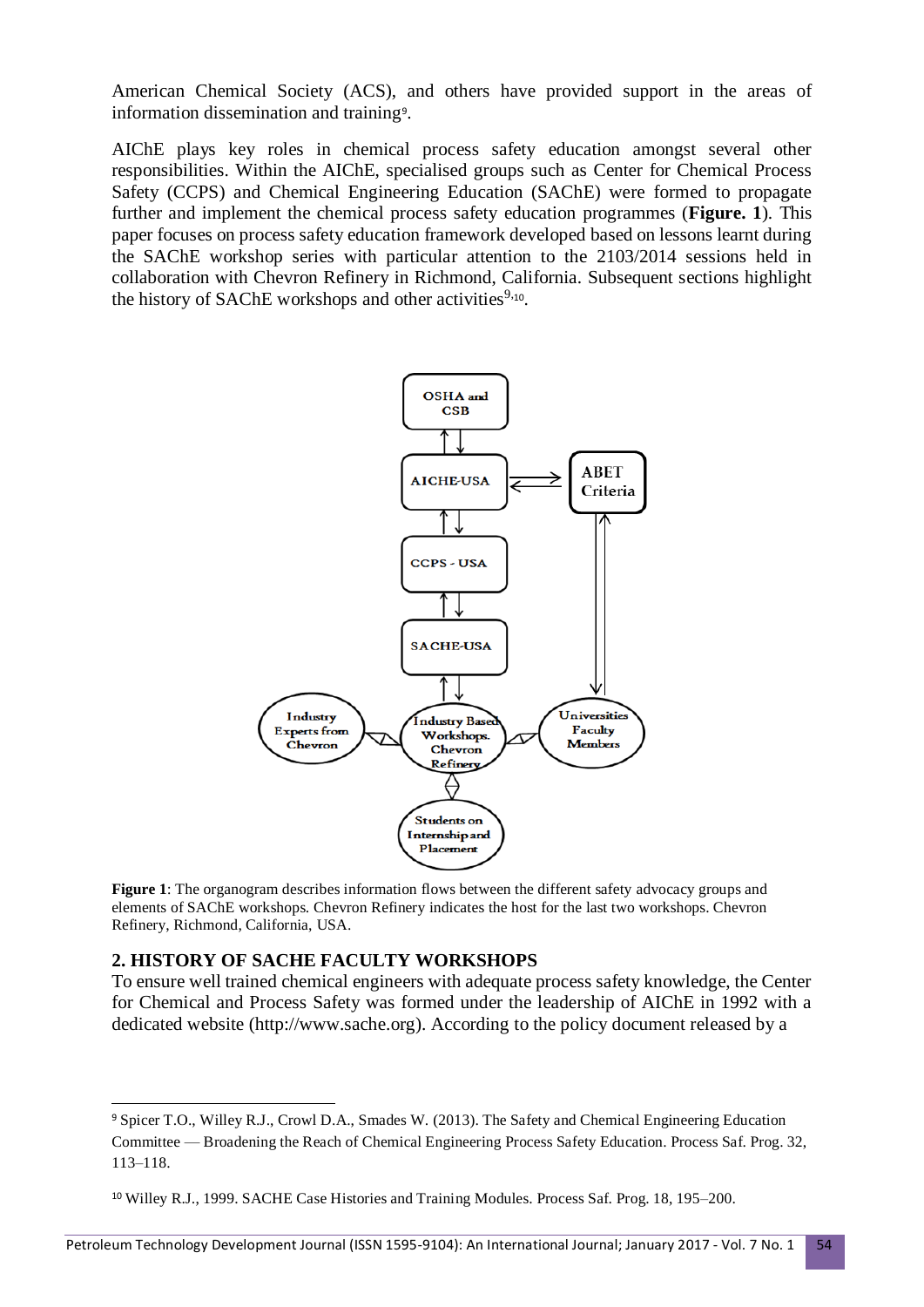representation of the Global Process Safety Academia<sup>11</sup>, "There is a strong need for research on the pedagogy of process safety and the integration of knowledge for both undergraduate engineering students and workers in the industry. Problem-based learning is important in this regard, and various process safety knowledge tools are available (e.g., CCPS, SAChE and AIChE)". The inclusion of process safety education was recently mandated by ABET for undergraduate instruction and attention in research laboratories<sup>12</sup>.

However, with the lack of educational resources in academic materials in process safety, the SAChE Committee was formed to strengthen process safety education further through development and distribution of educational materials to universities. These cover areas such as risk assessment, electrical safety, fires and explosions, and other safety topics. Over the years, its activities have expanded into university – industry partnership and workshop training. According to<sup>9</sup> Spicer et al. (2013), other activities of SAChE include publication of semiannual newsletters, management of dedicated website and SAChE student safety certificate program currently hosted by AIChE e-learning systems. The faculty workshops are also organised by SAChE in conjunction with supporting industry partners. To date, fifteen faculty workshops have been organised at various industry sites. The updated list of all the workshops is as shown in **Table 1.** The last two workshops were held at the Chevron Refinery, Richmond, California with continued support to host a 2015 edition. **Figure 2** shows 2014 attendees photograph. This paper focuses on the last two workshops held at Chevron Refinery, Richmond, California with lessons applied to develop a process safety education framework based on the proposed CogEx learning model.

## **3. PROCESS SAFETY EDUCATION (PSE) FRAMEWORK**

With increasing efforts for wider acceptance of process safety education inclusion in undergraduate and postgraduate curriculum, the faculty workshop organised by SAChE enables information sharing between academics and industry experts who apply the process safety management principles daily. Participation at the faculty workshop has led to the development of learning pedagogy referred to as combined Cognitive-Experiential learning model (CogEx). CogEx learning model was developed to help define an educational framework for improving chemical process safety teaching at undergraduate and postgraduate degree level. The philosophy of cognitive and experiential learning has been individually reviewed and commented on<sup>13,14</sup>. The implications of cognitive, experiential and CogEx learning for process safety education are subsequently discussed.

Table 1. Updated dates and locations of previous SAChE Faculty Workshops. Data obtained from<sup>9</sup> Spicer et al. (2013). Some companies who have supported are, Dow Foundation, Dow Corning, DuPont, BASF, Rohm and Haas, Union Carbide, Chilworth Technologies, Arkema, US CSB, SAChE, Sunoco, Arkema, CCPS, DOW, BASF, SABIC, DOW CORNING, IoMosaic. Further information is available on *[http://sache.org/workshops.asp.](http://sache.org/workshops.asp)*

**.** 

<sup>11</sup> Mannan M.S., 2011. Process Safety Research Agenda for 21st Century. Mary Kay O'Connor, Center for Process Safety, Texas.

<sup>12</sup>Mannan M.S. and Mary Kay O'Connor (2012). Process Safety Center. Centerline 16, 1–18.

<sup>13</sup> Gavetti G. and Levinthal D. (2000). Looking Forward and Looking Backward: Cognitive and Experiential Search. Adm. Sci. Q. 45, 113–137.

<sup>14</sup> Kolb D.A. (2014). Experiential Learning: Experience as the Source of Learning and Development, 2nd Edition. Pearson Education, Inc., New Jersey.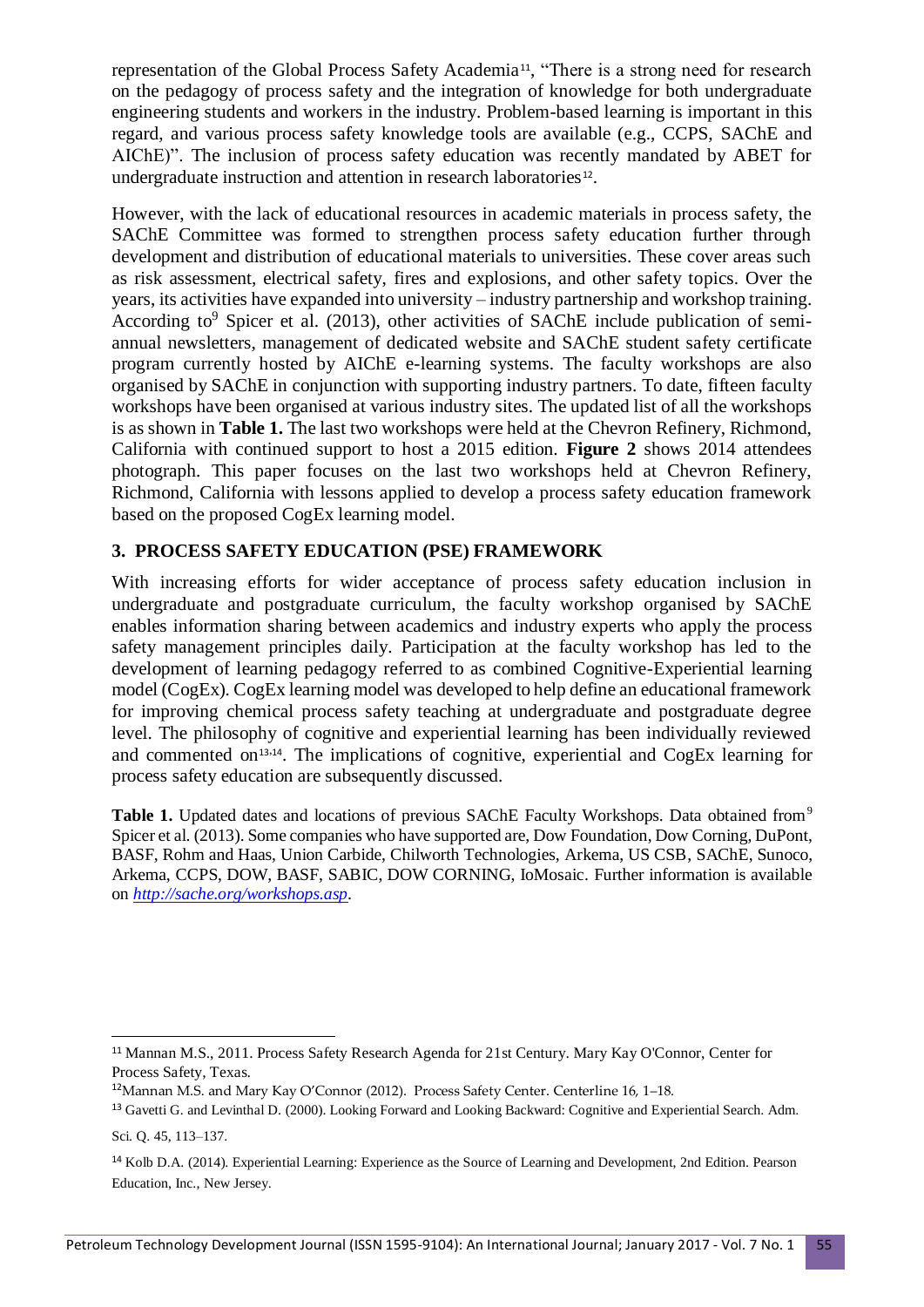| Date                              | <b>Location</b>                                                                                 |
|-----------------------------------|-------------------------------------------------------------------------------------------------|
| April 24-26, 1995                 | BASF, Wyandotte, MI                                                                             |
| May 19-21, 1997                   | BASF, Wyandotte, MI                                                                             |
| May 17-20, 1998                   | The Dow Chemical Company, Texas Operations, Freeport, TX<br>and Anderson, Greenwood and Company |
| May 16-19, 1999                   | The Dow Chemical Company, Texas Operations, Freeport, TX                                        |
|                                   | and Anderson, Greenwood and Company                                                             |
| September 17–20, 2000             | BASF, Wyandotte, MI                                                                             |
| April 21-24, 2002                 | BASF, Wyandotte, MI                                                                             |
| September 28 to October<br>1,2003 | ExxonMobil, Baton Rouge, LA                                                                     |
| September 18–21 2005              | Rohm & Haas Company, Croydon, PA, & Sunoco Chemicals,                                           |
|                                   | Philadelphia, PA                                                                                |
| September 14–17, 2008             | Rohm & Haas Company, Croydon, PA                                                                |
| August 15-18, 2010                | ExxonMobil, Baytown, TX                                                                         |
| August $18 - 21$ , 2013           | Chevron Energy Technology Company, Richmond, California                                         |
| August 17-20, 2014                | Chevron Energy Technology Company, Richmond, California                                         |
| August 9-12, 2015                 | Chevron Energy Technology Company, Richmond, California                                         |

BASF = Badische Anilin- und Soda-Fabrik, MI=Michigan, TX=Texas, LA=Los Angeles, PA=Pennsylvania



**Figure. 2:** A cross-section of SAChE faculty workshop held at Chevron Refinery, Richmond, California in August 2014. The picture is hosted on SAChE webpage. http://sache.org/workshop/2014Faculty/images/full/DSC\_2718.jpg Accessed last on 31-03-2015.

#### 3.1 Cognitive Learning and PSE

**.** 

Within the cognitive learning domain, information processing in terms of knowledge acquisition, organisation, refining and information build-up forms part of mental functions of the brain. According to<sup>15,16</sup> mental functions were divided into conscious and unconscious

<sup>15</sup> Wang Y. and Chiew V. (2010). On the cognitive process of human problem-solving. Cogn. Syst. Res. 11, 81–92.

<sup>&</sup>lt;sup>16</sup> Thornton M.P. and Mosher G.A. (2014). Quantifying Cognitive Processes in Virtual Learning Simulations, in ASEE North Midwest Section Conference. ASEE, Iowa, pp. 1–6.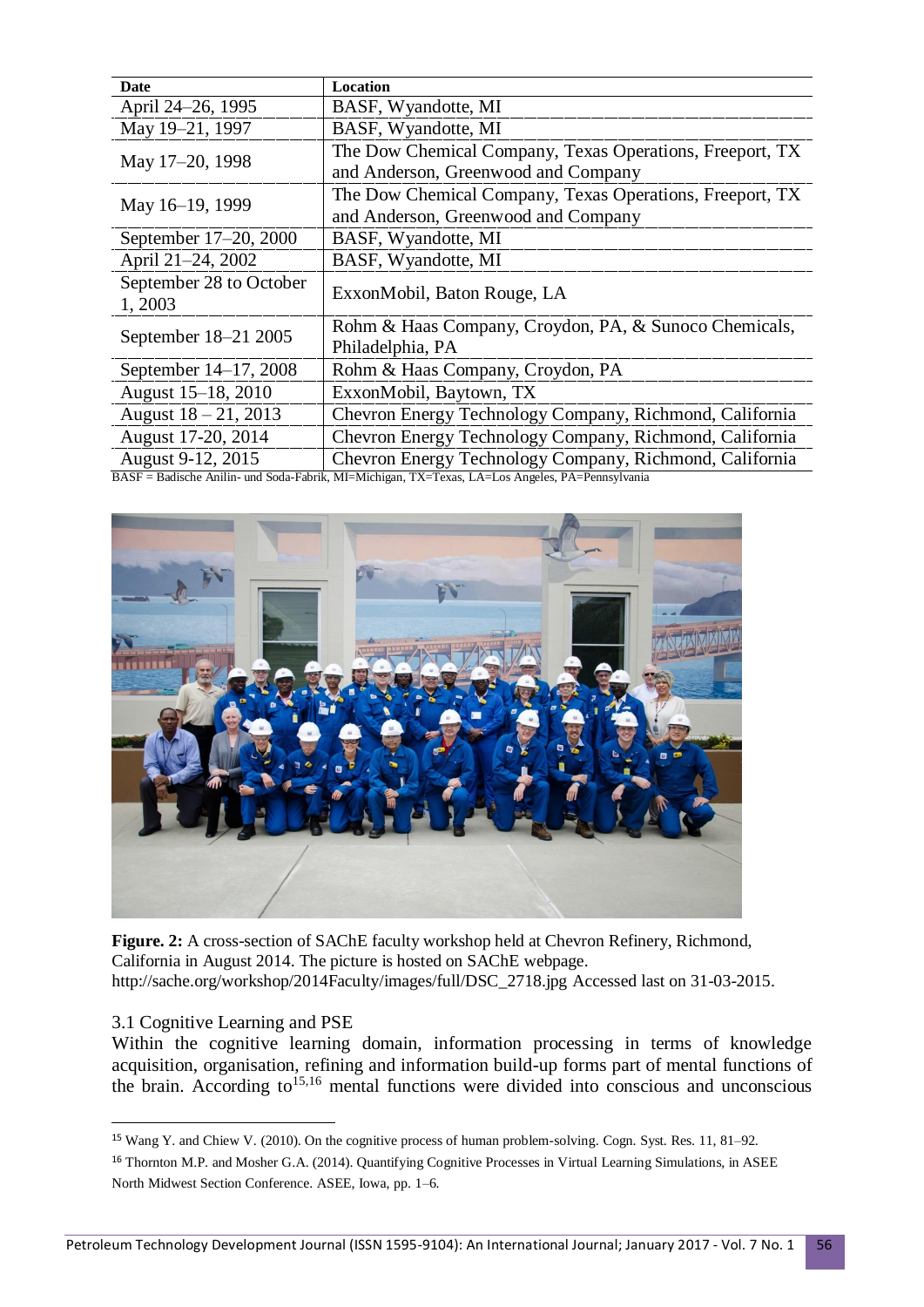processes. These were further sub-divided into six layers of cognitive processes namely; sensation, memory, perception, action, meta-cognitive functions and higher cognitive functions as shown in Figure 3. The conscious, intelligent domain consists of the meta- and higher cognitive processes which expand with information increase based on set goals and motivation. These are further sub-divided into elemental cognitive processes that include attention, memorisation, knowledge representation, abstraction, recognition, synthesis, decision-making, reasoning, quantification, problem-solving and others as shown in Figure.  $3^{16}$ .

Very often, a process safety engineer will be expected to maintain a real conscious awareness of his immediate environment and processes in operation. This responsibility is coupled with attention to operational details, prompt recognition of differences in set-points and offsets, and the ability to synthesise related information mentally to arrive at timely positive decisions.



**Figure 3**: A modified cognitive functions as described in the layered reference model of the  $brain<sup>15</sup>$ .

For most engineering and science students, especially those studying chemical or process and oil & gas related engineering degree courses, the cognitive ability is better developed and trained during their undergraduate and postgraduate studies. There is a need for a systematic review of the curriculum and incorporation of courses which allow simultaneous acquisition of the basic process safety knowledge in line with basics of process designs and unit operations. Progression to higher levels of studies further exposes the students to several industry case studies that further develop their higher cognitive senses for problem-solving and processing complex information as highlighted in Figure 3. All these do not; however, replace the need for experiential learning. The case studies are expected to provide a theoretical context that the students can visualise and sometimes see in the video or simulated series of the event leading to various accidents from which lessons are drawn.

## **3.2 Concepts of Experiential Learning and PSE**

In recent years, safety lessons learnt from various accidents have subsequently influenced the process safety education. According to<sup>14</sup>, 'people do learn from their experiences', and it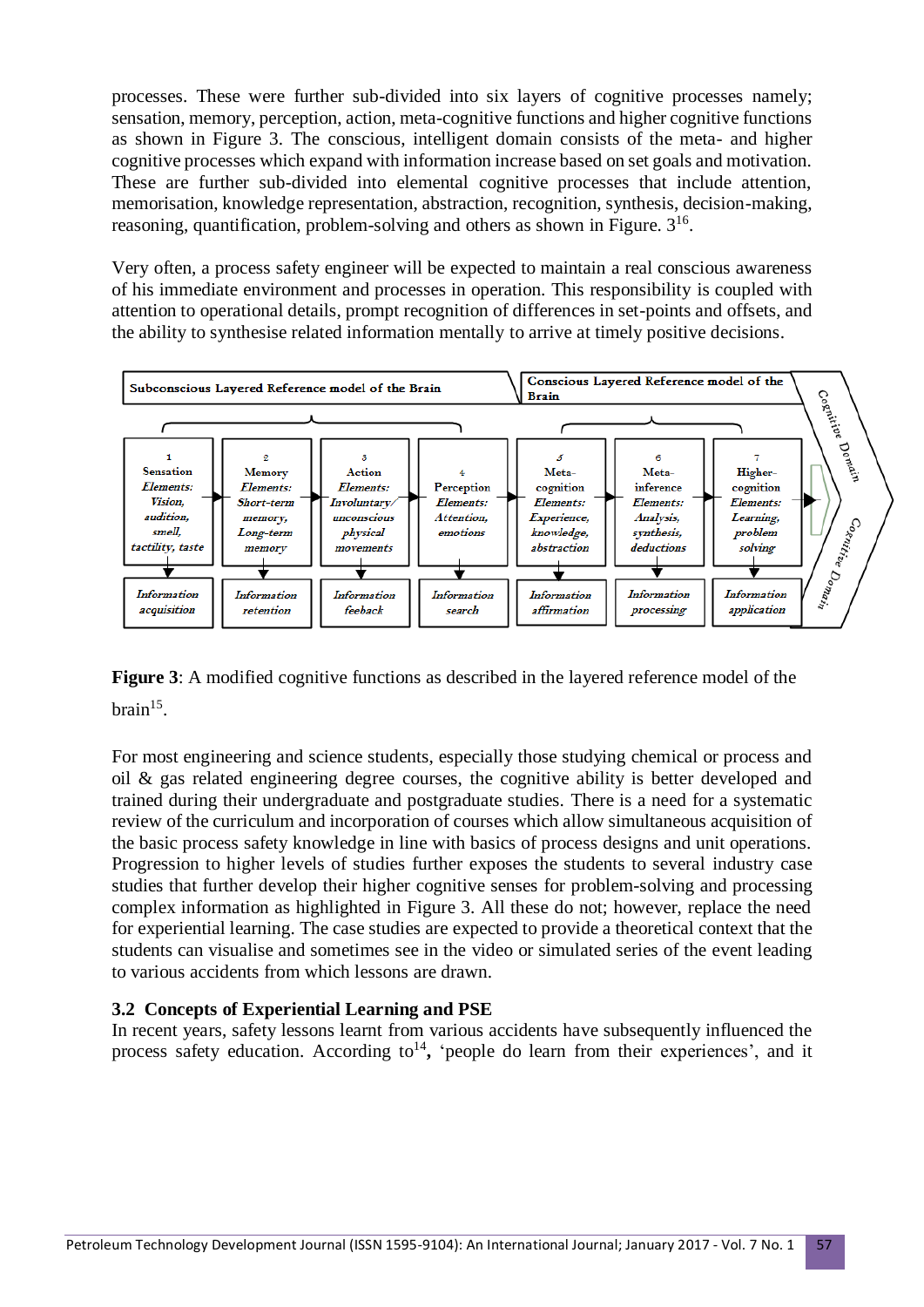remains a statement of fact. Experiential learning is defined as a form of learning from life experiences in an environment which bring the learner in direct touch with the realities being studied. Before the experience can be valid for lessons, there must be an inferential learning process. The process voids absolute dependence on emotions by questioning the acceptance of direct experience and allows objective critical reflections<sup>14</sup>.

## **3.2.1 Experiential Learning Philosophies**

According  $to^{14}$ , excerpts from few philosophers based on different school of thoughts considered relevant to the process safety education are highlighted below:

*I take it that the fundamental unit of the newer philosophy is found in the idea that there is an intimate and necessary relation between the process of experience and education*<sup>17</sup> *.*

*Learning is experiential when the learner is directly in touch with the realities being studied. It involves the direct encounter with the phenomenon being studied rather than merely thinking about the encounter or only considering the possibility of doing something with it*<sup>18</sup> *.*

*Experiential learning approach offers the basis for a lifelong learning process based on intellectual traditions of social psychology, philosophy and cognitive psychology. It operates as a framework for identification of critical linkages between education, work and personal development <sup>14</sup> .* 

On the three traditions of experiential learning,<sup>19</sup> further emphasises on the dialectics of learning from experience and the epistemology, showing the relationship between knowledge and learning19. Piaget theories provide guidelines for the application of experiential learning theory and are further explained under the following education based activities. Competencebased education offers the theory of learning most appropriate for the assessment of prior learning and the design of competence-centered curricula. Experiential education focuses on hands-on learning processes such as internships, apprenticeship, experiential exercises, and onthe-job training/learning. Curriculum development emphasises that structure development for any subject can be respectably taught at any level<sup>20</sup>.

#### **3.2.2 Vocational Trend**

**.** 

The current shift towards Nigerian graduates seeking vocational training after graduation from higher education is alarming and critical. This trend requires immediate attentions from the Nigerian university governing bodies. Over the years, employers have been forced to seek graduates with Western degrees or foreign certifications due to the unpreparedness of the graduates and the failure of career expectations created by the universities. It shows a clear indication of a misnomer in the linkages between education and work.

## **3.2.3 Safety Lessons from Experiential School of Thought**

Safety lessons are often learned from experience, and the learning outcome can be developed into modules and educational materials that can be assessed and certified for credits in the

<sup>17</sup> Dewey J. (1938). *Education and Experience.* New York: Simon and Schuster.

<sup>18</sup> Keeton M. and Pamela T. eds., (1978). *Learning by Experience—What, Why, How.* San Francisco: Jossey-Bass

<sup>19</sup> Piaget J. (1970b). *The Place of the Sciences of Man in the System of Sciences*. New York: Harper Torchbooks. <sup>20</sup> Cunningham A.C. (1999). *Commentary*. Eur. J. Mark. 33, 685-697

Petroleum Technology Development Journal (ISSN 1595-9104): An International Journal; January 2017 - Vol. 7 No. 1 58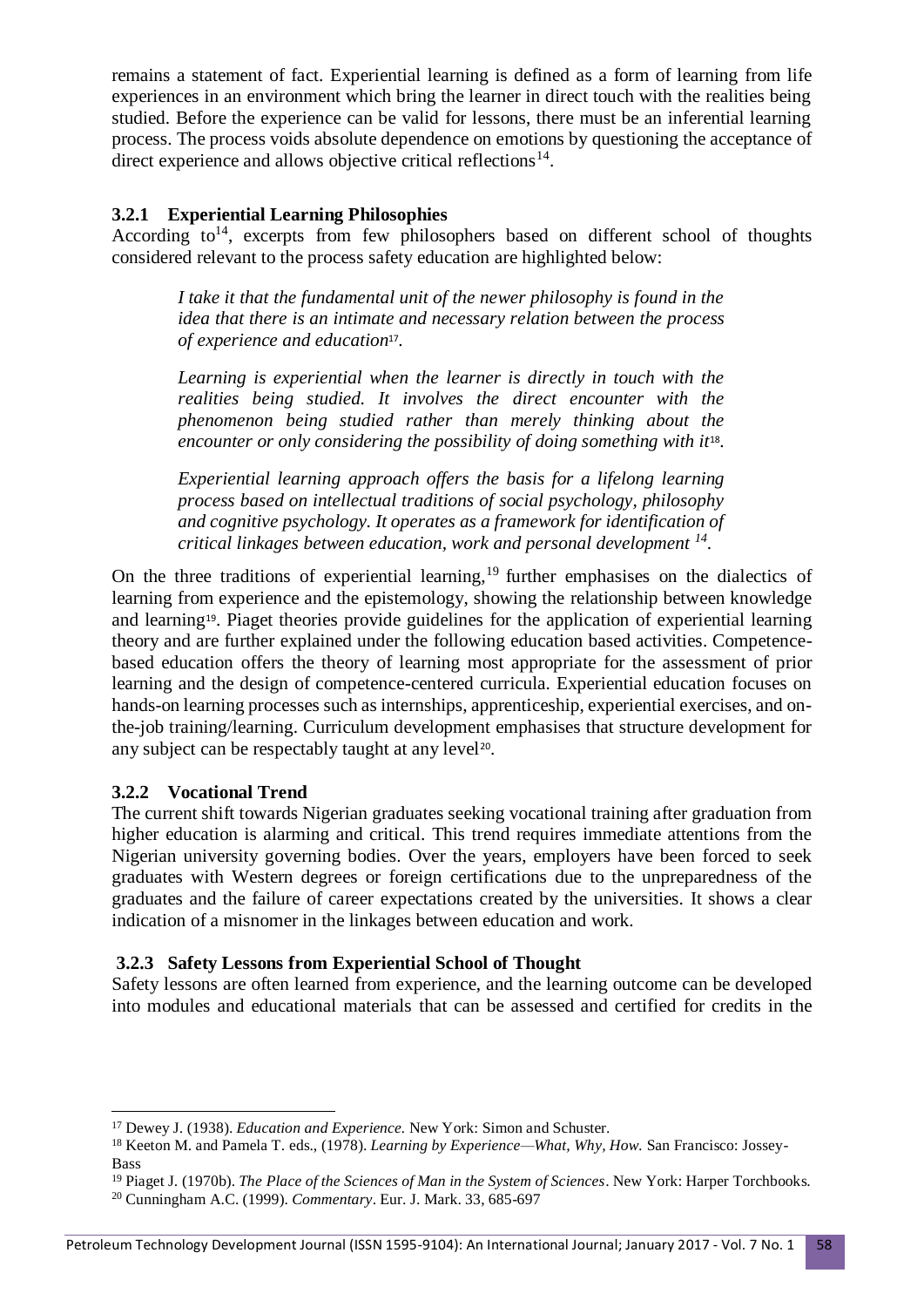university. For most engineering and science courses offered by the Nigerian universities and other Western countries, supported programs of experiential learning are on the increase. These include industry placements, student industry work experience scheme (SIWES), internships, field placements, work/study assignments, structured exercises, practical sessions, pilot plants unit operations, co-operative education (co-op), and other experience-based activities. All of these play critical roles in the curricula of undergraduate and professional programs. A nontraditional academic-related organisation such as the Petroleum Technology Development Fund (PTDF) is mandated to develop manpower for the oil and gas industry in Nigeria. Training programmes are designed to supplement the experience-based education which the universities cannot afford to provide. Examples include welders training, process modelling and simulation using computer based software such as Aspen, Hysys, Flarinet and others<sup>21</sup>. Experience-based learning has become widely accepted as an instructional method globally.

## **3.3 Cognitive-Experiential Learning Space (CogEx) and PSE**

Figure 4 shows a combined learning domain called CogEx developed based on the merits of cognitive and experiential learning. However, more attention was given to the meta-cognitive, meta-inference and higher cognitive within the cognitive domain. Meanwhile, the concepts of learning space theory expounded by<sup>22</sup> from the previous work of Lewin's theory of space was embedded into the experiential learning domain. For learning to occur within the experiential learning domain, space is required. Space is said to exist in the experience of the learner and is dependent on both objective (time and environment) and subjective (preference and expectations) factors<sup>22</sup>. For process safety education, this may require a broader overview of the expected learning space. For example, in a refinery operating based on complex and advanced systems, the environment created is such that makes the learning preferences and expectations objective rather than subjective for would-be process safety engineers.

Within the context of time and environment, the cognate abilities have to be well developed particularly for identifying potential hazardous activities and processes and being able to follow logically through mitigation procedures irrespective of the complexities. For process safety education, the learning space is designed to enable knowledge acquisition, synthesis and abilities to make inferences. It forms the objective expectations with a preference for the process being considered and allows the development of deep understanding. Likewise, the environment provides an opportunity for experiential learning which further put to test the cognate knowledge developed over time and also strengthens the psychomotor domain. In essence, for the development of the university curriculum for teaching process safety, the inclusion of the CogEx learning space should be considered.

#### **3.4 Implications of SAChE Workshop for PSE**

As previously described in Section 2, the Safety and Chemical Engineering Education Committee organises faculty workshops as one of the principal activities. The workshop provides the learning space for interactions among academics as well as with industry experts: a balanced learning space between practicing engineers with vast experiential knowledge and

**.** 

<sup>21</sup> www.ptdf.gov.ng

<sup>&</sup>lt;sup>22</sup> Kolb A.Y. and Kolb D.A. (2009). The Learning Way. Meta-cognitive Aspects of Experiential Learning, in Simulation  $\&$ Gaming. pp. 297–327.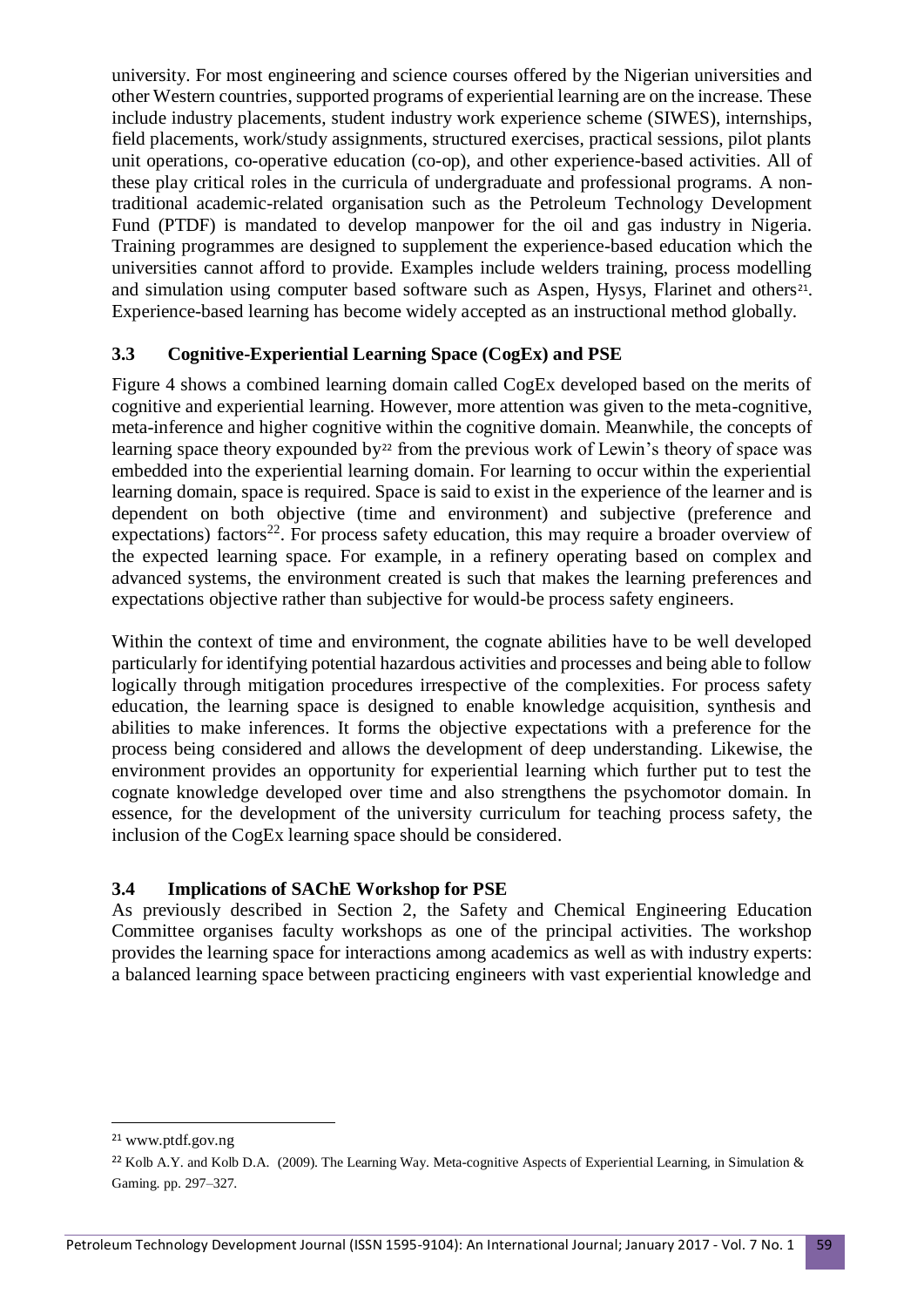the faculty members with sound cognitive understanding in the science of process safety. Some of the academics have previously had industry experiences in similar or entirely different environment while others are new to the process safety education.



**Figure 4**: A process safety education framework showing the individual models and CogEx space<sup>9,10,15,16,22,23</sup>

The workshop activities were designed to enable classroom based learning from industry experts on various key process safety topics, facility tour that enhance the cognitive learning by coming in proximity to the refinery processes and learning experientially. The experiences are taken back into the classroom for further discussions on how to incorporate them into curriculum development. Also included in the program are social functions such as dinner where the faculties get to know each other better and also interact with the industry delegates.

Over the years, the SAChE faculty workshops have played vital roles in PSE in the US. Specifically, the last two workshops brought to play a highly structured classroom lectures prepared and delivered by experts from the Chevron Corporation. Some of the areas covered include process safety management and culture, risk management, process safety (PS) in downstream operations, quality by design and design assurances, metallurgy and corrosion, PS in upstream and gas operations, environmental risk management and consequence modelling and process safety management. Opportunities for discussion on curriculum improvement

1

<sup>&</sup>lt;sup>23</sup> Kolb A.Y. and Kolb D.A.(2008). Experiential Learning Theory: A Dynamic, Holistic Approach to Management Learning, Education and Development, in Armstrong, S. J. Fukami, C. (Ed.), Handbook of Management Learning, Education and Development. SAGE Publications, London, pp. 1–59.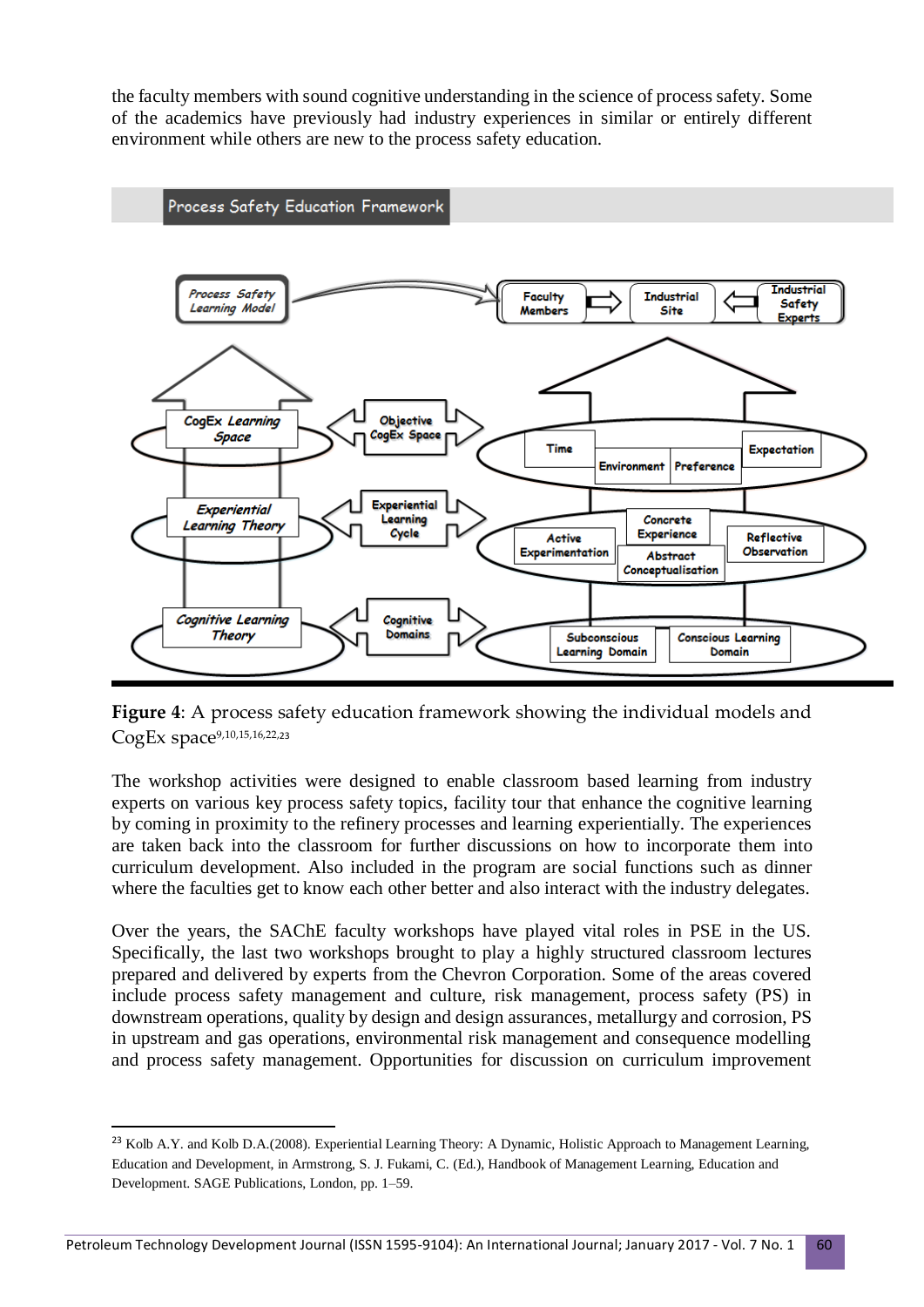during the workshop directly allow industry experts input on current industry trends and taught safety activities in the classroom. It further allows talks on industry experts inclusion in classroom teaching based on university-industry partnership. Amongst the faculty members, the workshop provides networking opportunities for thought sharing, exchange of course materials and teaching strategies that could be useful to others as they look forward to improving safety education in their various universities.

In general, a process safety education framework as shown in Figure 5 (as well as Figure 1 and Figure 4) should be adopted. A framework that provides a common platform for industry trainers, university faculty members and students. It provides the opportunities to establish information acquisition and experiential learning scheme, direct external collaborations with industry and students certifications through subject related professional organisations as it is currently done by SAChE. As it were, students' industrial work experience (SIWES) or gap year in the industry should be adequately structured to ensure that students have sufficient process safety exposures during their stay in the industry. Consolidation of their exposures and experiential learning should be well provided for in the curriculum during the final year design project or report writing that substantiate the experiential learning cognitively.



**Figure 5:** A generic process safety education framework developed from SAChE faculty workshop operational model.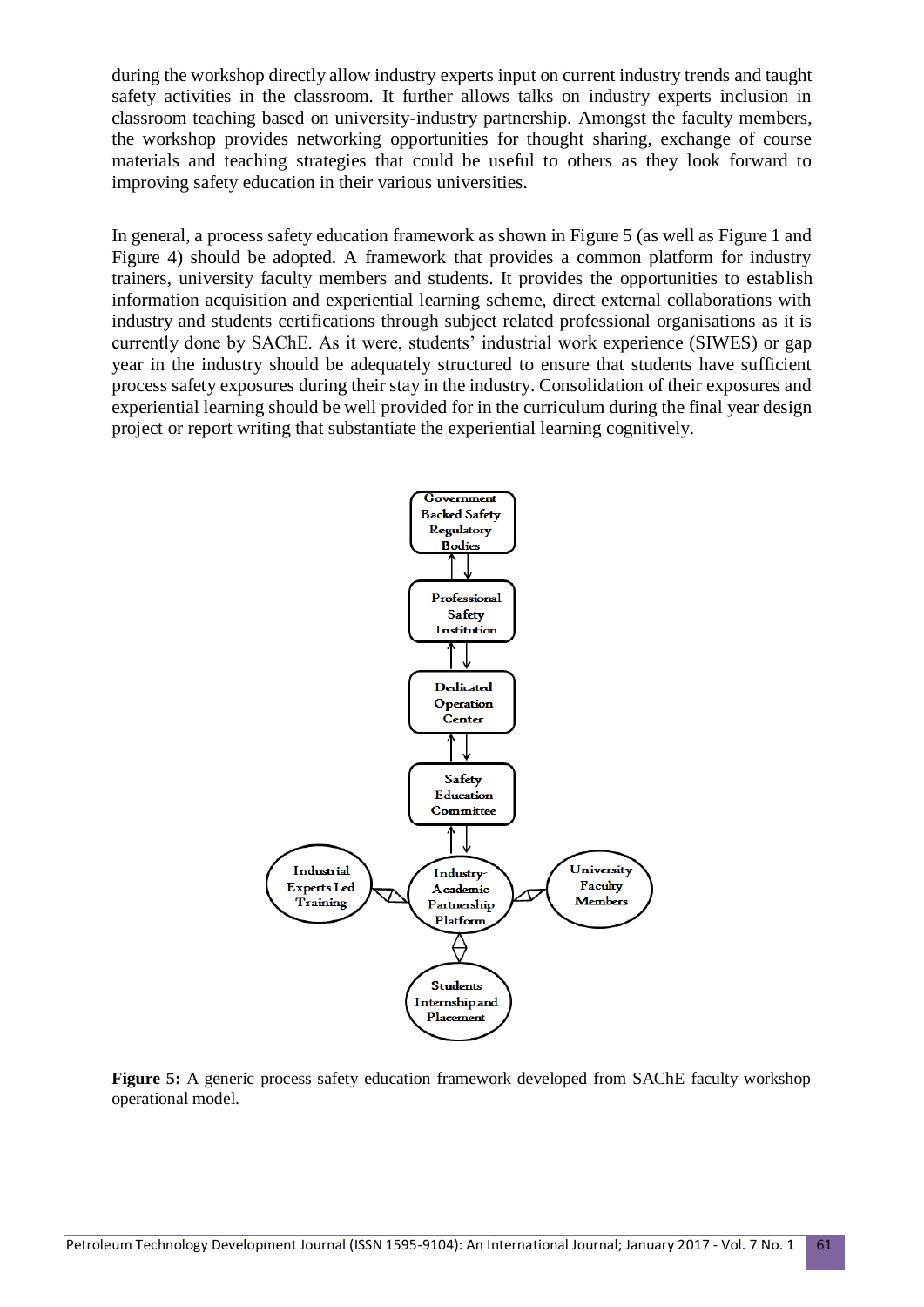### **3.5 Process Safety Education Pedagogic Creed and Conclusion**

"…process safety education must be conceived as a continuing reconstruction of experience."

"…process safety education is a continuous lifelong process of developing capacity for experiencing, reflecting, thinking and action."

"…process safety education goal should be one and the same thing across chemical engineering degree programmes globally. Hence the need for internalisation of process safety education curriculum."

"…process safety education evolution in the future should remain inseparable from the academic-industry partnership within the Cognitive-Experiential learning space."

To realise the expected potentials, significant changes in the chemical process safety educational contents, structures and approaches, within the higher education is required. According to<sup>14</sup> there is a need to open up campus facilities and professional expertise linked to a wider range of educational settings, practitioners, field supervisors, and adjunct faculty. The process safety education framework described here provides a platform that enables accessible linkages. They are systematically achieved through relationships with expert groups, industry partnership, affiliations with professional organisations and government parastatals responsible for safety education and at the workplace. The framework for this is supported by flexible collaboration options that fit time to the cognitive requirements and the experiential learning opportunities. Consequently, safety education standards, graduate professionalism are demonstrated by the levels of knowledge and competence gained as students through the university programs.

#### **Acknowledgements:**

The authors of this article would like to acknowledge Prof. Ronald J. Willey of Northeastern University, Boston, MA, USA for his permissions on behalf of SAChE to use its online publications and data. We also appreciate Petroleum Technology Development Fund, Nigeria for funding our field trip to SAChE faculty workshop held at Chevron Richmond Refinery, California in 2013/2014.

#### **ABBREVIATIONS**

| ABET        | Accreditation Board for Engineering and Technology Programs (USA) |
|-------------|-------------------------------------------------------------------|
| <b>ACS</b>  | <b>American Chemical Society</b>                                  |
| AIChE       | American Institute of Chemical Engineers                          |
| ASSE        | American Society of Safety Engineers                              |
| <b>CCPS</b> | <b>Center for Chemical Process Safety</b>                         |
| <b>CEAB</b> | <b>Canadian Engineering Accreditation Board</b>                   |
| <b>CIC</b>  | Chemical Institute of Canada                                      |